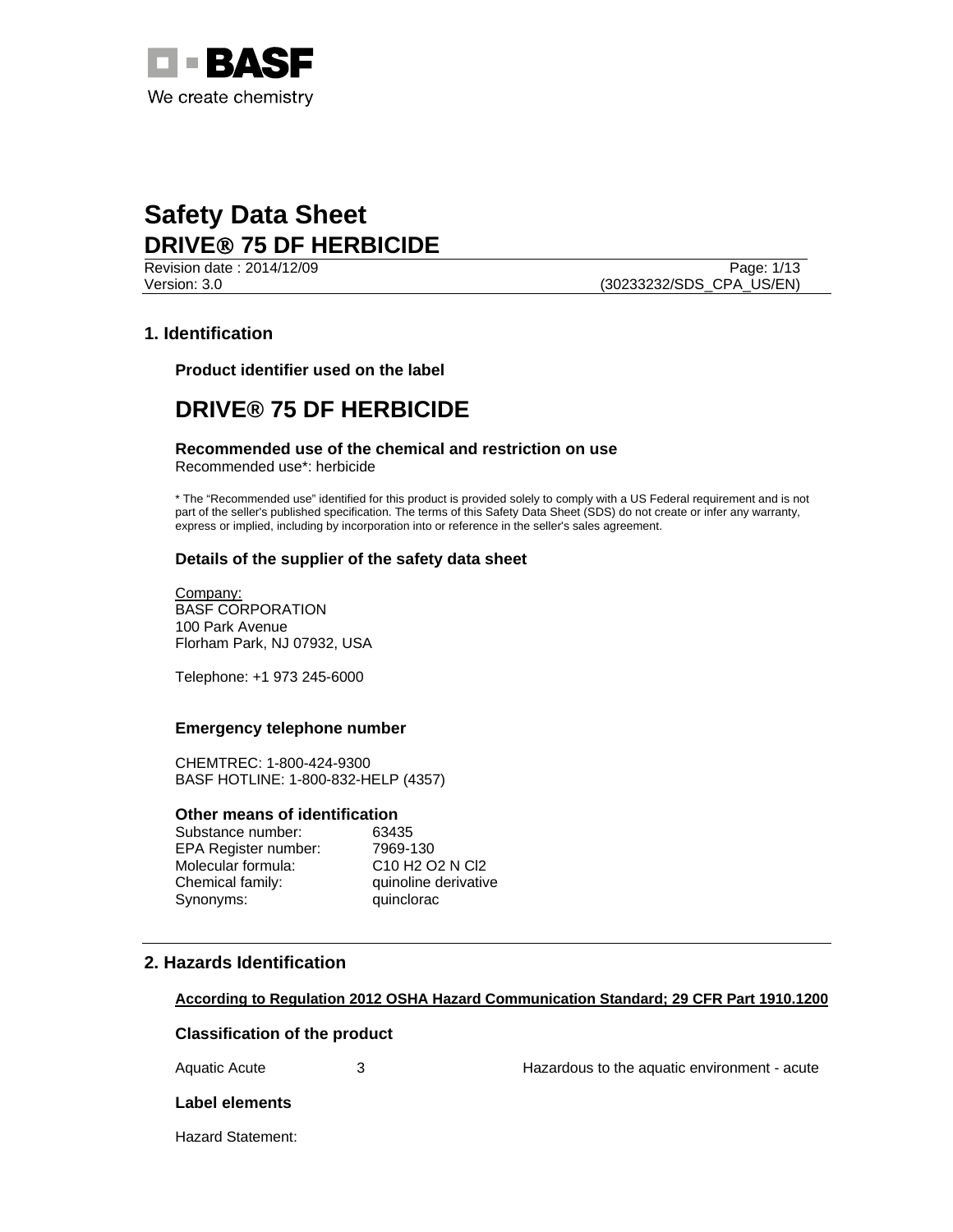Revision date : 2014/12/09 Page: 2/13 Version: 3.0 (30233232/SDS\_CPA\_US/EN) H402 **Harmful to aquatic life.** 

Precautionary Statements (Prevention): P273 Avoid release to the environment.

Precautionary Statements (Disposal): P501 Dispose of contents/container to hazardous or special waste collection point.

# **Hazards not otherwise classified**

Labeling of special preparations (GHS): May cause paraesthesia. quinclorac The following percentage of the mixture consists of components(s) with unknown hazards regarding the acute toxicity: 6 - 7 % dermal The following percentage of the mixture consists of components(s) with unknown hazards regarding the acute toxicity: 3 - 4 % Inhalation - dust

# **According to Regulation 1994 OSHA Hazard Communication Standard; 29 CFR Part 1910.1200**

### **Emergency overview**

CAUTION: HARMFUL IF INHALED. HARMFUL IF SWALLOWED. HARMFUL IF ABSORBED THROUGH SKIN. May cause moderate but temporary irritation to the eyes. Prolonged or repeated skin contact may cause sensitization or allergic reactions. KEEP OUT OF REACH OF CHILDREN. KEEP OUT OF REACH OF DOMESTIC ANIMALS. Avoid contact with the skin, eyes and clothing. Avoid inhalation of dusts/mists/vapours.

# **3. Composition / Information on Ingredients**

### **According to Regulation 2012 OSHA Hazard Communication Standard; 29 CFR Part 1910.1200**

| <b>CAS Number</b> | Content (W/W) | <b>Chemical name</b> |
|-------------------|---------------|----------------------|
| 84087-01-4        | 75.0 %        | quinclorac           |
| 14808-60-7        | $\leq$ 1.0 %  | crystalline silica   |
| 13463-67-7        | $\leq$ 0.2 %  | Titanium dioxide     |

**According to Regulation 1994 OSHA Hazard Communication Standard; 29 CFR Part 1910.1200**

| <b>CAS Number</b> | Content (W/W) | <b>Chemical name</b>    |
|-------------------|---------------|-------------------------|
| 84087-01-4        | 75.0 %        | quinclorac              |
| 14808-60-7        | $\leq$ 1.0 %  | crystalline silica      |
|                   | $\leq$ 25.0 % | Proprietary ingredients |
| 13463-67-7        | $\leq 0.2 \%$ | Titanium dioxide        |
|                   |               |                         |

# **4. First-Aid Measures**

**Description of first aid measures**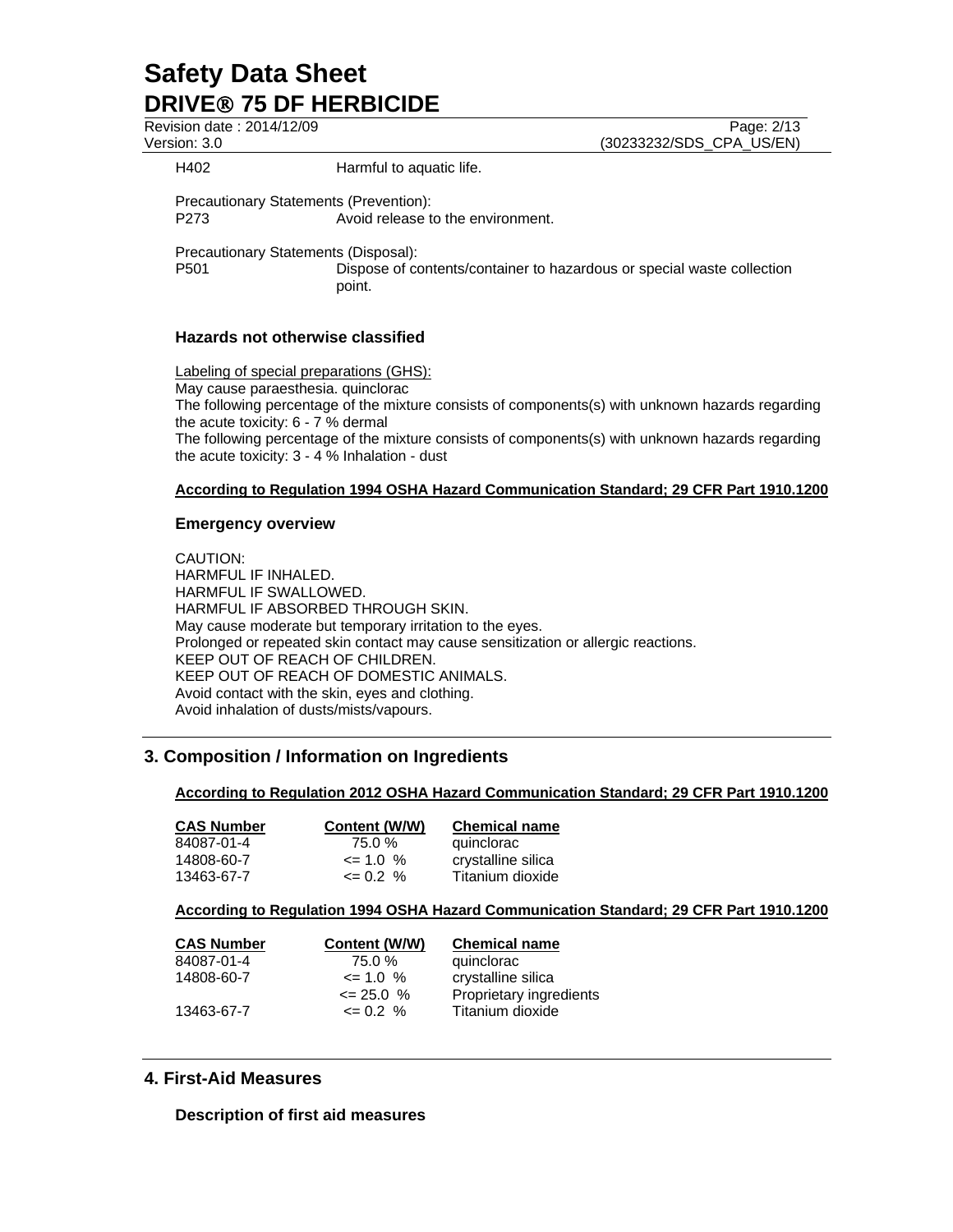#### **General advice:**

First aid providers should wear personal protective equipment to prevent exposure. Remove contaminated clothing. Move person to fresh air. If person is not breathing, call 911 or ambulance, then give artificial respiration, preferably mouth-to-mouth if possible. Call a poison control center or physician for treatment advice. Have the product container or label with you when calling a poison control center or doctor or going for treatment.

#### **If inhaled:**

Remove the affected individual into fresh air and keep the person calm. Assist in breathing if necessary.

#### **If on skin:**

Rinse skin immediately with plenty of water for 15 - 20 minutes.

#### **If in eyes:**

Hold eyes open and rinse slowly and gently with water for 15 to 20 minutes. Remove contact lenses, if present, after first 5 minutes, then continue rinsing.

#### **If swallowed:**

Have person sip a glass of water if able to swallow. Do not induce vomiting unless told to by a poison control center or doctor. Never induce vomiting or give anything by mouth if the victim is unconscious or having convulsions.

### **Most important symptoms and effects, both acute and delayed**

Symptoms: The most important known symptoms and effects are described in the labelling (see section 2) and/or in section 11., Further important symptoms and effects are so far not known.

#### **Indication of any immediate medical attention and special treatment needed**

Note to physician Antidote: No known specific antidote. Treatment: Treat symptomatically.

### **5. Fire-Fighting Measures**

#### **Extinguishing media**

Suitable extinguishing media: foam, dry powder, carbon dioxide, water spray

#### **Special hazards arising from the substance or mixture**

Hazards during fire-fighting: carbon monoxide, carbon dioxide, nitrogen dioxide, nitrogen oxide, Hydrogen chloride, halogenated hydrocarbons, Hydrocarbons, If product is heated above decomposition temperature, toxic vapours will be released. The substances/groups of substances mentioned can be released if the product is involved in a fire.

#### **Advice for fire-fighters**

Protective equipment for fire-fighting: Firefighters should be equipped with self-contained breathing apparatus and turn-out gear.

#### **Further information:**

Evacuate area of all unnecessary personnel. Contain contaminated water/firefighting water. Do not allow to enter drains or waterways.

Revision date : 2014/12/09 Page: 3/13 Version: 3.0 (30233232/SDS\_CPA\_US/EN)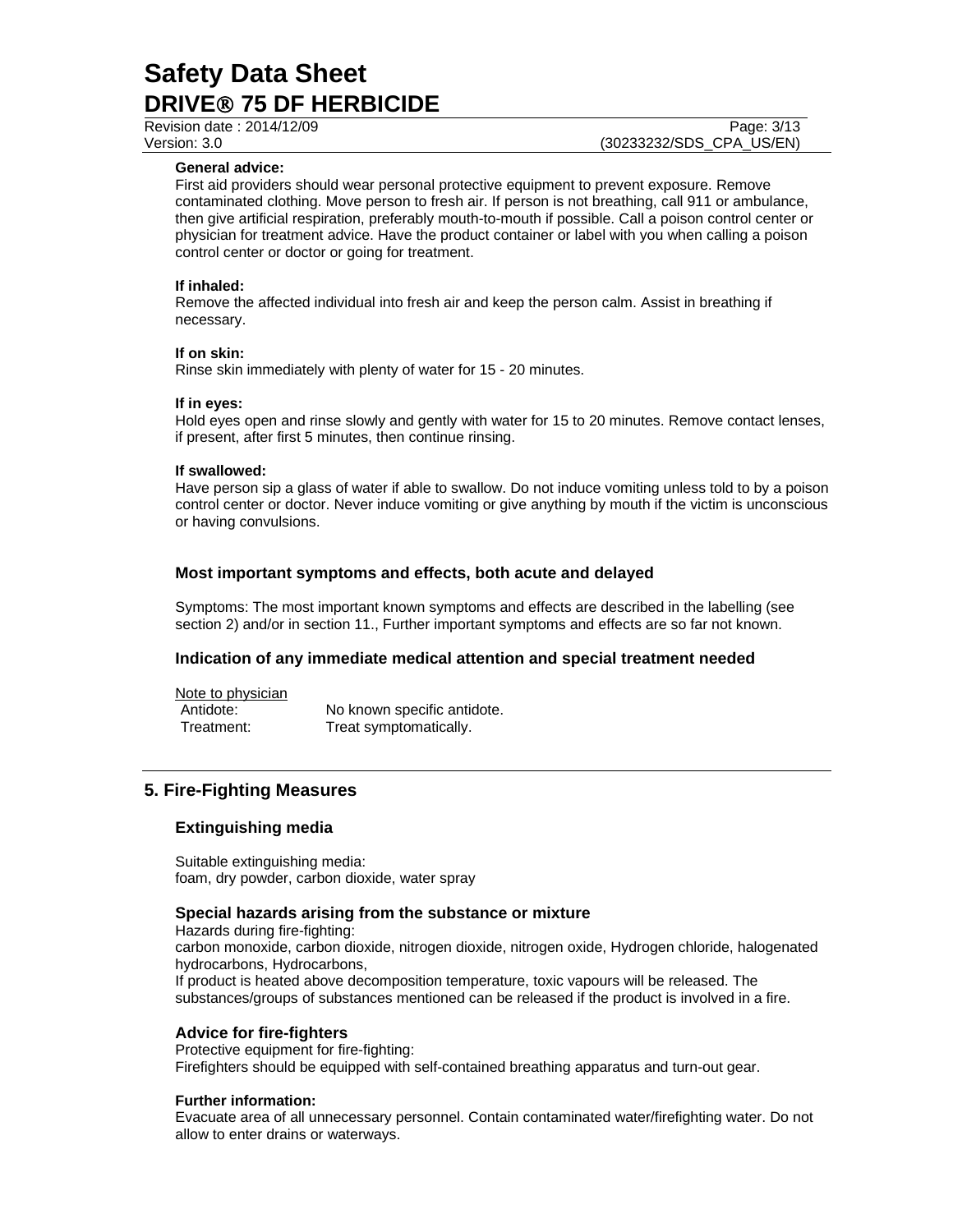Revision date : 2014/12/09 Page: 4/13 Version: 3.0 (30233232/SDS\_CPA\_US/EN)

# **6. Accidental release measures**

#### **Personal precautions, protective equipment and emergency procedures**

Take appropriate protective measures. Clear area. Shut off source of leak only under safe conditions. Extinguish sources of ignition nearby and downwind. Ensure adequate ventilation. Wear suitable personal protective clothing and equipment.

#### **Environmental precautions**

Do not discharge into the subsoil/soil. Do not discharge into drains/surface waters/groundwater. Contain contaminated water/firefighting water.

#### **Methods and material for containment and cleaning up**

Dike spillage. Pick up with suitable absorbent material. Place into suitable containers for reuse or disposal in a licensed facility. Spilled substance/product should be recovered and applied according to label rates whenever possible. If application of spilled substance/product is not possible, then spills should be contained, solidified, and placed in suitable containers for disposal. After decontamination, spill area can be washed with water. Collect wash water for approved disposal.

## **7. Handling and Storage**

#### **Precautions for safe handling**

RECOMMENDATIONS ARE FOR MANUFACTURING, COMMERCIAL BLENDING, AND PACKAGING WORKERS. PESTICIDE APPLICATORS & WORKERS must refer to the Product Label and Directions for Use attached to the product for Agricultural Use Requirements in accordance with the EPA Worker Protection Standard 40 CFR part 170. Ensure adequate ventilation. Provide good ventilation of working area (local exhaust ventilation if necessary). Keep away from sources of ignition - No smoking. Keep container tightly sealed. Protect contents from the effects of light. Protect against heat. Protect from air. Handle and open container with care. Do not open until ready to use. Once container is opened, content should be used as soon as possible. Avoid aerosol formation. Avoid dust formation. Provide means for controlling leaks and spills. Do not return residues to the storage containers. Follow label warnings even after container is emptied. The substance/ product may be handled only by appropriately trained personnel. Avoid all direct contact with the substance/product. Avoid contact with the skin, eyes and clothing. Avoid inhalation of dusts/mists/vapours. Wear suitable personal protective clothing and equipment.

#### Protection against fire and explosion:

The relevant fire protection measures should be noted. Fire extinguishers should be kept handy. Avoid all sources of ignition: heat, sparks, open flame. Sources of ignition should be kept well clear. Avoid extreme heat. Keep away from oxidizable substances. Electrical equipment should conform to national electric code. Ground all transfer equipment properly to prevent electrostatic discharge. Electrostatic discharge may cause ignition.

Dust explosion class: Kst value of 0.

#### **Conditions for safe storage, including any incompatibilities**

Segregate from incompatible substances. Segregate from foods and animal feeds. Segregate from textiles and similar materials.

Further information on storage conditions: Keep only in the original container in a cool, dry, wellventilated place away from ignition sources, heat or flame. Protect containers from physical damage. Protect against contamination. The authority permits and storage regulations must be observed. Protect from temperatures above: 40 °C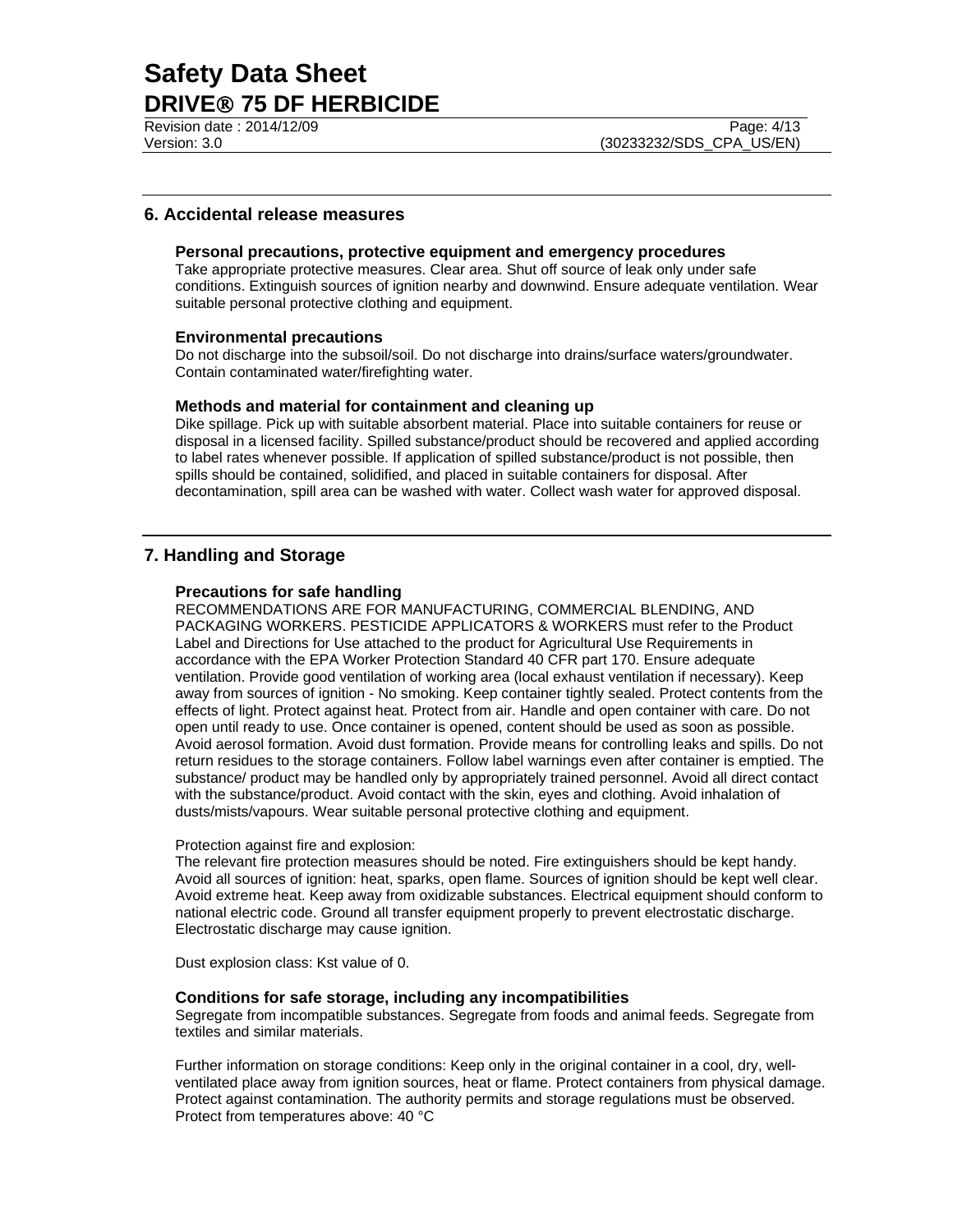Revision date : 2014/12/09 Page: 5/13 Version: 3.0 (30233232/SDS\_CPA\_US/EN)

Changes in the properties of the product may occur if substance/product is stored above indicated temperature for extended periods of time.

# **8. Exposure Controls/Personal Protection**

**Users of a pesticidal product should refer to the product label for personal protective equipment requirements.** 

### **Components with occupational exposure limits**

| crystalline silica | OSHA PEL<br><b>ACGIH TLV</b> | TWA value 2.4 millions of particles per cubic foot<br>of air Respirable;<br>The exposure limit is calculated from the<br>equation, 250/(%SiO2+5), using a value of 100%<br>SiO2. Lower percentages of SiO2 will yield higher<br>exposure limits.<br>TWA value 0.1 mg/m3 Respirable;<br>The exposure limit is calculated from the<br>equation, 10/(%SiO2+2), using a value of 100%<br>SiO2. Lower percentages of SiO2 will yield higher<br>exposure limits.<br>TWA value 0.3 mg/m3 Total dust;<br>The exposure limit is calculated from the<br>equation, $30/(%SiO2+2)$ , using a value of 100%<br>SiO2. Lower percentages of SiO2 will yield higher<br>exposure limits.<br>TWA value 0.025 mg/m3 Respirable fraction; |
|--------------------|------------------------------|-----------------------------------------------------------------------------------------------------------------------------------------------------------------------------------------------------------------------------------------------------------------------------------------------------------------------------------------------------------------------------------------------------------------------------------------------------------------------------------------------------------------------------------------------------------------------------------------------------------------------------------------------------------------------------------------------------------------------|
|                    |                              |                                                                                                                                                                                                                                                                                                                                                                                                                                                                                                                                                                                                                                                                                                                       |
| Titanium dioxide   | OSHA PEL                     | PEL 15 mg/m3 Total dust; TWA value 10<br>mg/m3 Total dust;                                                                                                                                                                                                                                                                                                                                                                                                                                                                                                                                                                                                                                                            |
|                    | <b>ACGIH TLV</b>             | TWA value 10 mg/m3;                                                                                                                                                                                                                                                                                                                                                                                                                                                                                                                                                                                                                                                                                                   |

#### **Advice on system design:**

Whenever possible, engineering controls should be used to minimize the need for personal protective equipment.

#### **Personal protective equipment**

### **RECOMMENDATIONS FOR MANUFACTURING, COMMERCIAL BLENDING, AND PACKAGING WORKERS:**

#### **Respiratory protection:**

Wear respiratory protection if ventilation is inadequate. Wear a NIOSH-certified (or equivalent) TC23C Chemical/Mechanical type filter system to remove a combination of particles, gas and vapours. For situations where the airborne concentrations may exceed the level for which an air purifying respirator is effective, or where the levels are unknown or Immediately Dangerous to Life or Health (IDLH), use NIOSH-certified full facepiece pressure demand self-contained breathing apparatus (SCBA) or a full facepiece pressure demand supplied-air respirator (SAR) with escape provisions.

#### **Hand protection:**

Chemical resistant protective gloves, Protective glove selection must be based on the user's assessment of the workplace hazards.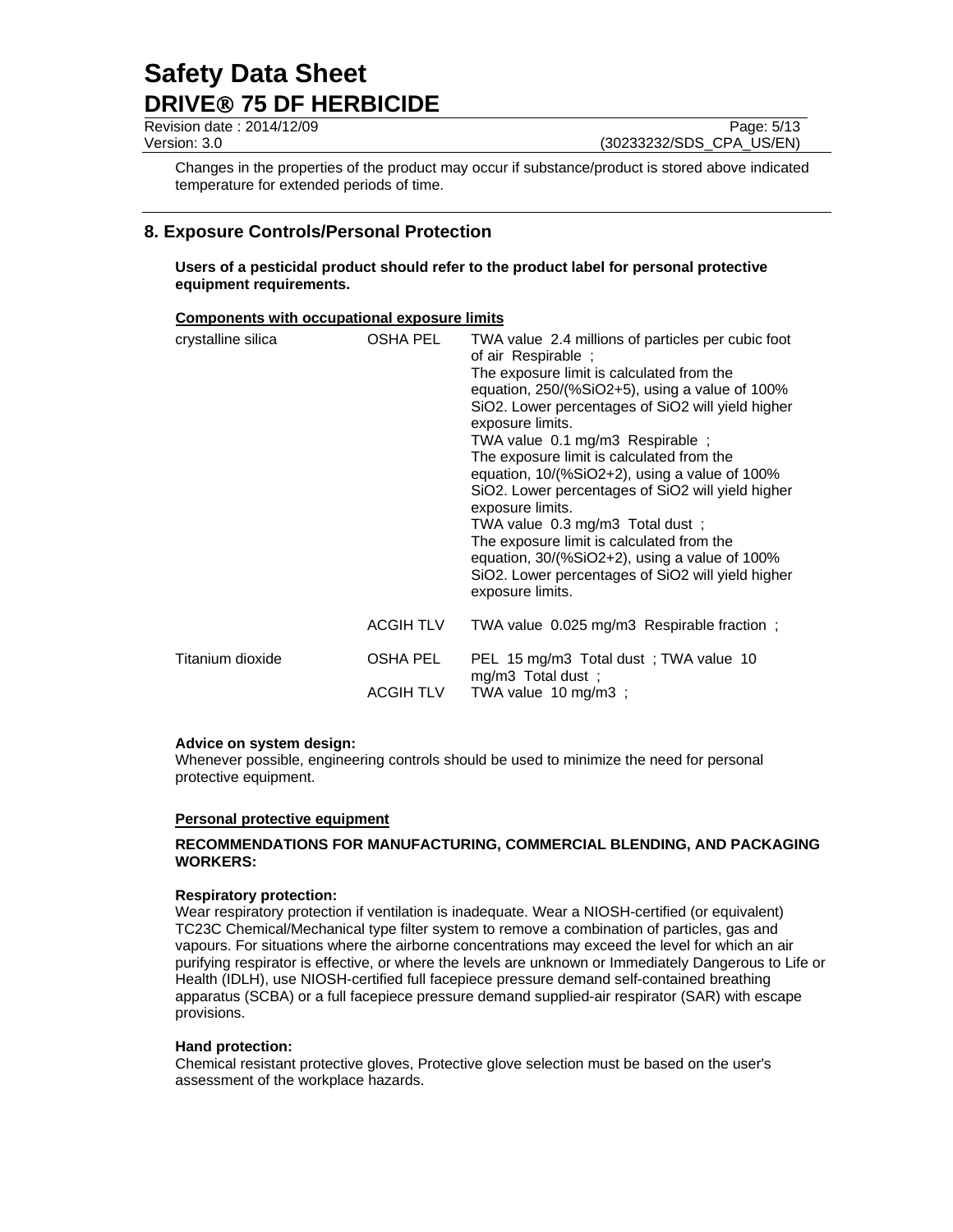Revision date : 2014/12/09 Page: 6/13

Version: 3.0 (30233232/SDS\_CPA\_US/EN)

#### **Eye protection:**

Safety glasses with side-shields. Tightly fitting safety goggles (chemical goggles). Wear face shield if splashing hazard exists.

#### **Body protection:**

Body protection must be chosen depending on activity and possible exposure, e.g. head protection, apron, protective boots, chemical-protection suit.

#### **General safety and hygiene measures:**

Wear long sleeved work shirt and long work pants in addition to other stated personal protective equipment. Work place should be equipped with a shower and an eye wash. Handle in accordance with good industrial hygiene and safety practice. Personal protective equipment should be decontaminated prior to reuse. Gloves must be inspected regularly and prior to each use. Replace if necessary (e.g. pinhole leaks). Take off immediately all contaminated clothing. Store work clothing separately. Hands and/or face should be washed before breaks and at the end of the shift. No eating, drinking, smoking or tobacco use at the place of work. Keep away from food, drink and animal feeding stuffs.

# **9. Physical and Chemical Properties**

| Form:<br>Odour:                                         | granules, solid<br>mild, characteristic    |                                                                                                                                                                                                                       |
|---------------------------------------------------------|--------------------------------------------|-----------------------------------------------------------------------------------------------------------------------------------------------------------------------------------------------------------------------|
| Odour threshold:                                        |                                            | Not determined due to potential health<br>hazard by inhalation.                                                                                                                                                       |
| Colour:<br>pH value:                                    | tan<br>3.2                                 | (10 g/l)                                                                                                                                                                                                              |
| Melting point:                                          |                                            | not applicable, The substance / product<br>decomposes therefore not determined.                                                                                                                                       |
| Boiling point:                                          |                                            | The product is a non-volatile solid., not<br>applicable                                                                                                                                                               |
| Flash point:                                            |                                            | not applicable                                                                                                                                                                                                        |
| Flammability:                                           | Product is<br>combustible.                 |                                                                                                                                                                                                                       |
| Lower explosion limit:                                  |                                            | As a result of our experience with this<br>product and our knowledge of its<br>composition we do not expect any hazard<br>as long as the product is used<br>appropriately and in accordance with the<br>intended use. |
| Upper explosion limit:                                  |                                            | As a result of our experience with this<br>product and our knowledge of its<br>composition we do not expect any hazard<br>as long as the product is used<br>appropriately and in accordance with the<br>intended use. |
| Vapour pressure:                                        |                                            | negligible                                                                                                                                                                                                            |
| Bulk density:                                           | 565 - 595 g/l<br>4.7152 - 4.9488<br>Lb/USg |                                                                                                                                                                                                                       |
| Vapour density:<br>Information on: quinclorac           |                                            | not applicable                                                                                                                                                                                                        |
| Partitioning coefficient n-<br>octanol/water (log Pow): | $-0.74$                                    | (20 °C) (Directive 92/69/EEC, A.8)                                                                                                                                                                                    |
| Partitioning coefficient n-<br>octanol/water (log Pow): | $-3.74$                                    | (20 °C) (Directive 92/69/EEC, A.8)                                                                                                                                                                                    |
| Partitioning coefficient n-<br>octanol/water (log Pow): | 1.76                                       | (20 °C) (Directive 92/69/EEC, A.8)                                                                                                                                                                                    |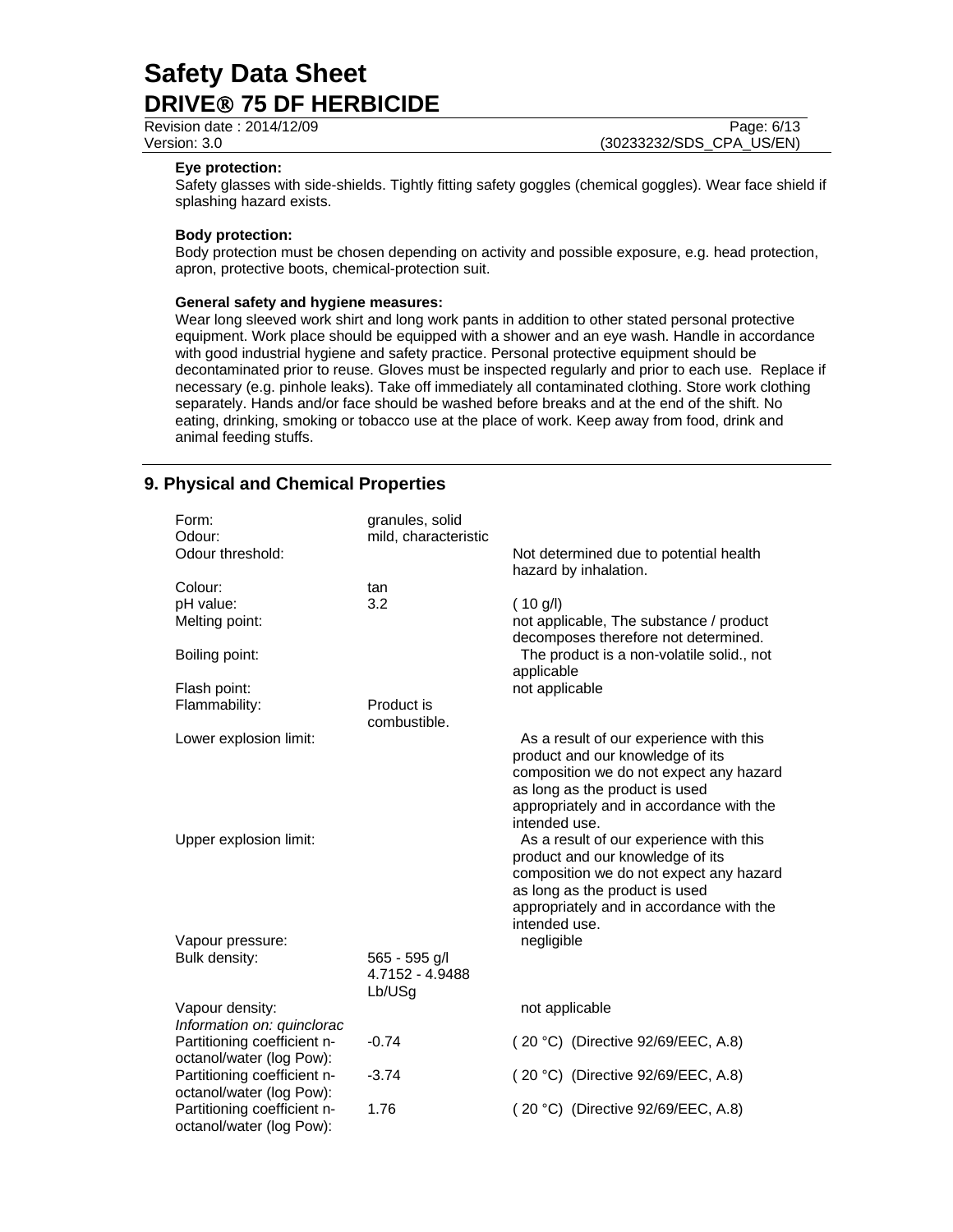Revision date : 2014/12/09 Page: 7/13

Version: 3.0 (30233232/SDS\_CPA\_US/EN)

| Self-ignition          | not self-igniting The values mentioned                                                                                                                                                                          |                 |  |
|------------------------|-----------------------------------------------------------------------------------------------------------------------------------------------------------------------------------------------------------------|-----------------|--|
| temperature:           | are those of the active ingredient.                                                                                                                                                                             |                 |  |
| Thermal decomposition: | 502.7 °F (VDI 2263, sheet 1, 1.4.1)<br>carbon monoxide, carbon dioxide, nitrogen oxide, nitrogen                                                                                                                |                 |  |
|                        |                                                                                                                                                                                                                 |                 |  |
|                        | dioxide, Hydrogen chloride, halogenated hydrocarbons,<br><b>Hydrocarbons</b>                                                                                                                                    |                 |  |
|                        |                                                                                                                                                                                                                 |                 |  |
|                        | Stable at ambient temperature. If product is heated above<br>decomposition temperature toxic vapours may be released.<br>Risk of exothermic self-accelerating decomposition above the<br>indicated temperature. |                 |  |
|                        |                                                                                                                                                                                                                 |                 |  |
|                        |                                                                                                                                                                                                                 |                 |  |
|                        |                                                                                                                                                                                                                 |                 |  |
| Solubility in water:   | 64 mg/l                                                                                                                                                                                                         | (approx. 20 °C) |  |
| Molar mass:            | 239.04 g/mol                                                                                                                                                                                                    |                 |  |
| Evaporation rate:      |                                                                                                                                                                                                                 | not applicable  |  |
|                        |                                                                                                                                                                                                                 |                 |  |

# **10. Stability and Reactivity**

#### **Reactivity**

No hazardous reactions if stored and handled as prescribed/indicated.

Corrosion to metals: Corrosive effects to metal are not anticipated.

Oxidizing properties: Not an oxidizer.

Dust explosion class: Kst value of 0 (St 0)

#### **Chemical stability**

The product is stable if stored and handled as prescribed/indicated.

#### **Possibility of hazardous reactions**

The product is chemically stable. Hazardous polymerization will not occur. No hazardous reactions if stored and handled as prescribed/indicated.

### **Conditions to avoid**

Avoid all sources of ignition: heat, sparks, open flame. Avoid prolonged storage. Avoid electro-static discharge. Avoid contamination. Avoid prolonged exposure to extreme heat. Avoid extreme temperatures. This product may form an explosive mixture if: 1. the dust is suspended in the atmosphere as a dust cloud AND 2. the concentration of the dust is above the lower explosion limit (LEL) AND 3. the limiting oxygen concentration (LOC) is exceeded.

#### **Incompatible materials**

strong oxidizing agents

#### **Hazardous decomposition products**

Decomposition products:

Prolonged thermal loading can result in products of degradation being given off., No hazardous decomposition products if stored and handled as prescribed/indicated.

Thermal decomposition: 502.7 °F (VDI 2263, sheet 1, 1.4.1) Possible thermal decomposition products: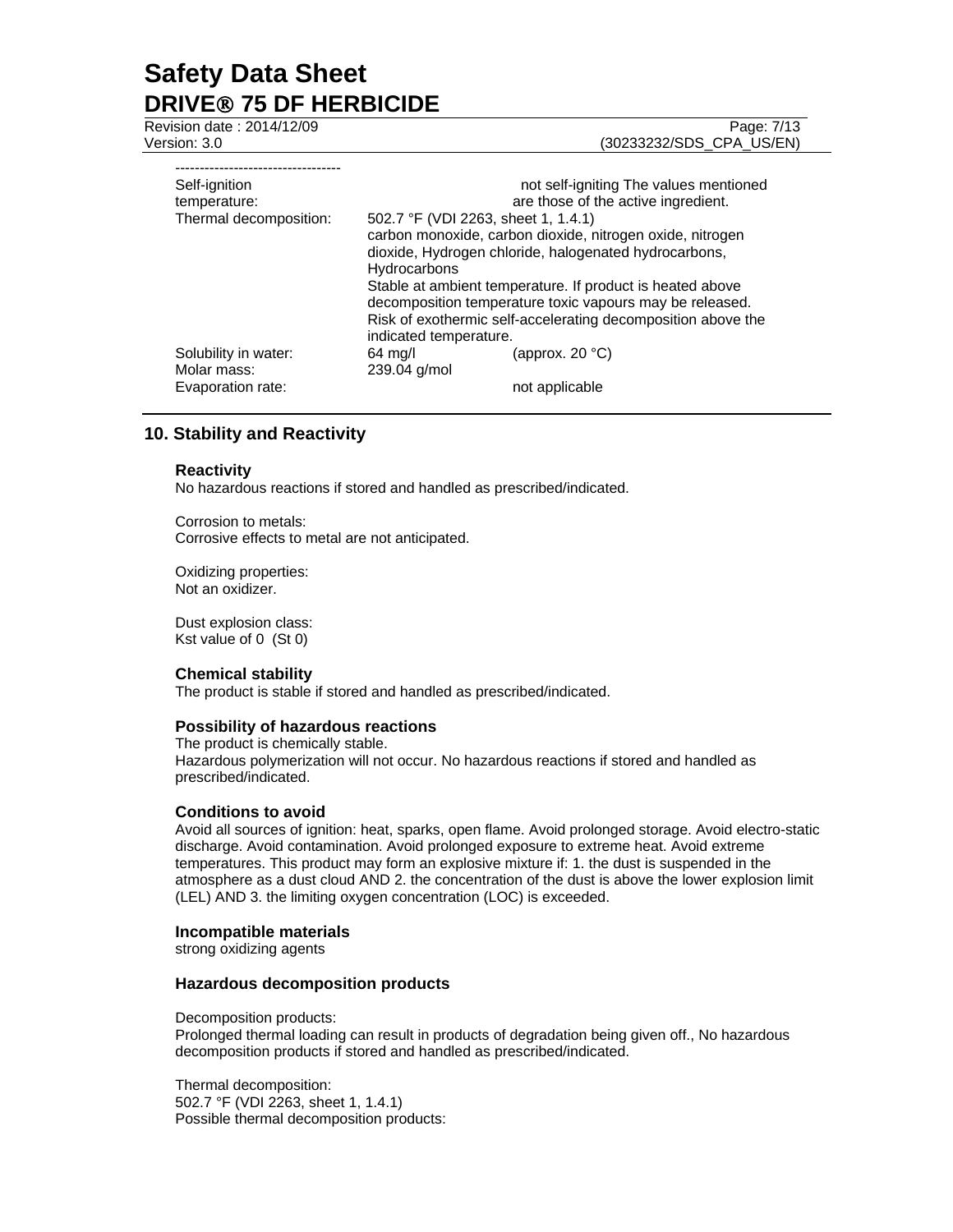Revision date : 2014/12/09 Page: 8/13 Version: 3.0 (30233232/SDS\_CPA\_US/EN)

carbon monoxide, carbon dioxide, nitrogen oxide, nitrogen dioxide, Hydrogen chloride, halogenated hydrocarbons, Hydrocarbons

Stable at ambient temperature. If product is heated above decomposition temperature toxic vapours may be released. Risk of exothermic self-accelerating decomposition above the indicated temperature.

# **11. Toxicological information**

### **Primary routes of exposure**

Routes of entry for solids and liquids are ingestion and inhalation, but may include eye or skin contact. Routes of entry for gases include inhalation and eye contact. Skin contact may be a route of entry for liquefied gases.

### **Acute Toxicity/Effects**

Acute toxicity

Assessment of acute toxicity: Slightly toxic after single ingestion. Slightly toxic after short-term skin contact. Relatively nontoxic after short-term inhalation.

Oral

Type of value: LD50 Species: rat (male/female) Value: > 2,200 mg/kg No mortality was observed.

**Inhalation** Type of value: LC50 Species: rat Value:  $> 6.1$  mg/l Exposure time: 4 h No mortality was observed.

Dermal Type of value: LD50 Species: rat Value: > 2,000 mg/kg No mortality was observed.

Irritation / corrosion Assessment of irritating effects: May cause moderate but temporary irritation to the eyes. May cause moderate irritation to the skin.

Skin Species: rabbit Result: Irritating.

Eye Species: rabbit Result: moderately irritating

#### **Sensitization**

Assessment of sensitization: Skin sensitizing effects were not observed in animal studies. Some individuals may develop an allergic dermatitis.

modified Buehler test Species: guinea pig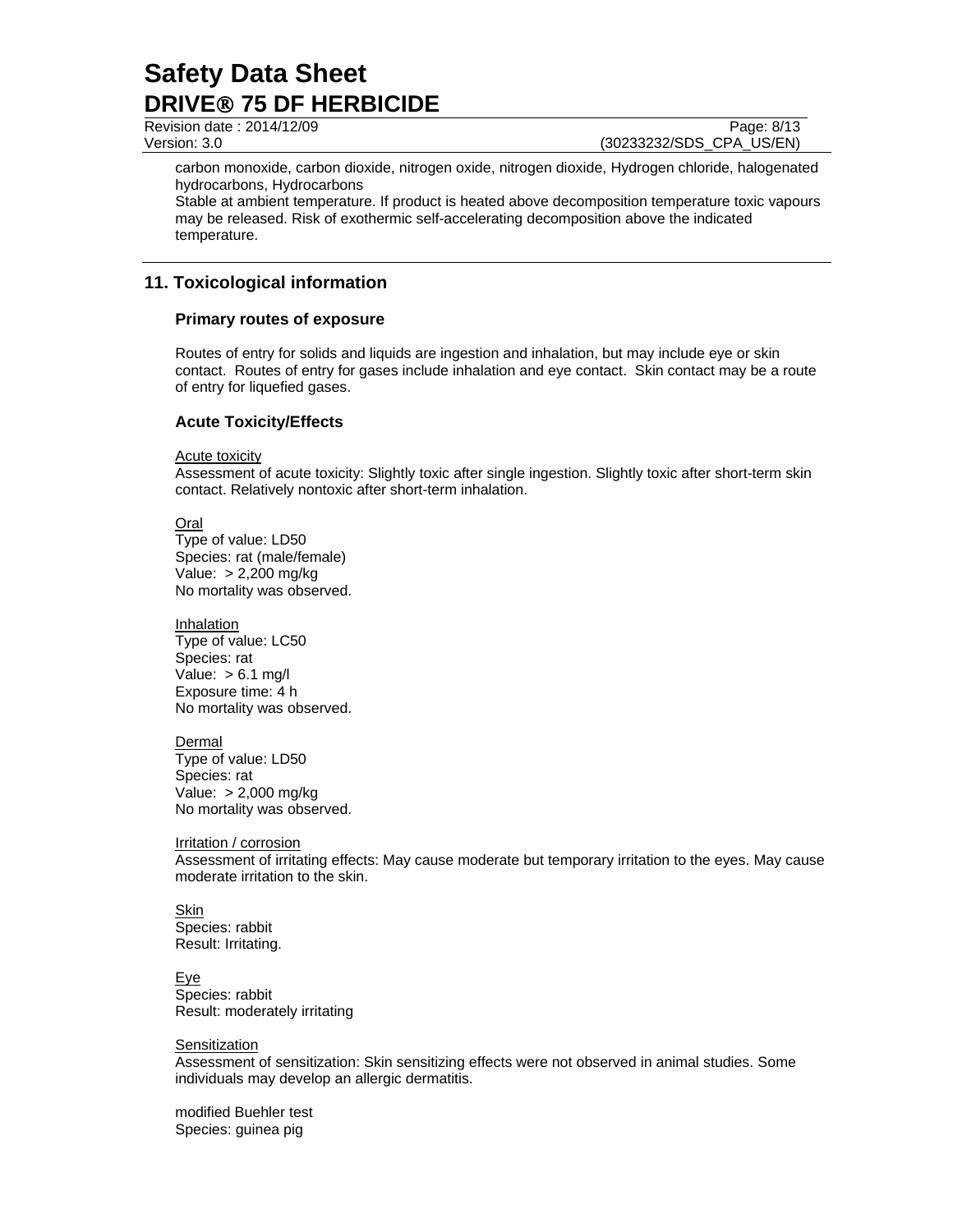Revision date : 2014/12/09 Page: 9/13

Version: 3.0 (30233232/SDS\_CPA\_US/EN)

Result: Non-sensitizing.

### **Chronic Toxicity/Effects**

#### Repeated dose toxicity

Assessment of repeated dose toxicity: The product has not been tested. The statement has been derived from the properties of the individual components.

#### Genetic toxicity

Assessment of mutagenicity: The product has not been tested. The statement has been derived from the properties of the individual components. Mutagenicity tests revealed no genotoxic potential.

#### **Carcinogenicity**

Assessment of carcinogenicity: The product has not been tested. The statement has been derived from the properties of the individual components.

#### *Information on: Quinclorac*

*Assessment of carcinogenicity: In long-term studies in rats and mice in which the substance was given by feed, a carcinogenic effect was not observed.*  ----------------------------------

Reproductive toxicity Assessment of reproduction toxicity: The product has not been tested. The statement has been derived from the properties of the individual components. The results of animal studies gave no indication of a fertility impairing effect.

#### **Teratogenicity**

Assessment of teratogenicity: The product has not been tested. The statement has been derived from the properties of the individual components. Animal studies gave no indication of a developmental toxic effect at doses that were not toxic to the parental animals.

### **Symptoms of Exposure**

The most important known symptoms and effects are described in the labelling (see section 2) and/or in section 11., Further important symptoms and effects are so far not known.

# **12. Ecological Information**

#### **Toxicity**

Aquatic toxicity Assessment of aquatic toxicity: The product has not been tested. The statement has been derived from the properties of the individual components. Acutely harmful for aquatic organisms.

#### Toxicity to fish

*Information on: Quinclorac LC50 (96 h) > 100 mg/l, Oncorhynchus mykiss (EPA 72-1, static) LC50 (96 h) > 100 mg/l, Lepomis macrochirus (EPA 72-1, static)* 

#### Aquatic invertebrates

*Information on: Quinclorac* 

----------------------------------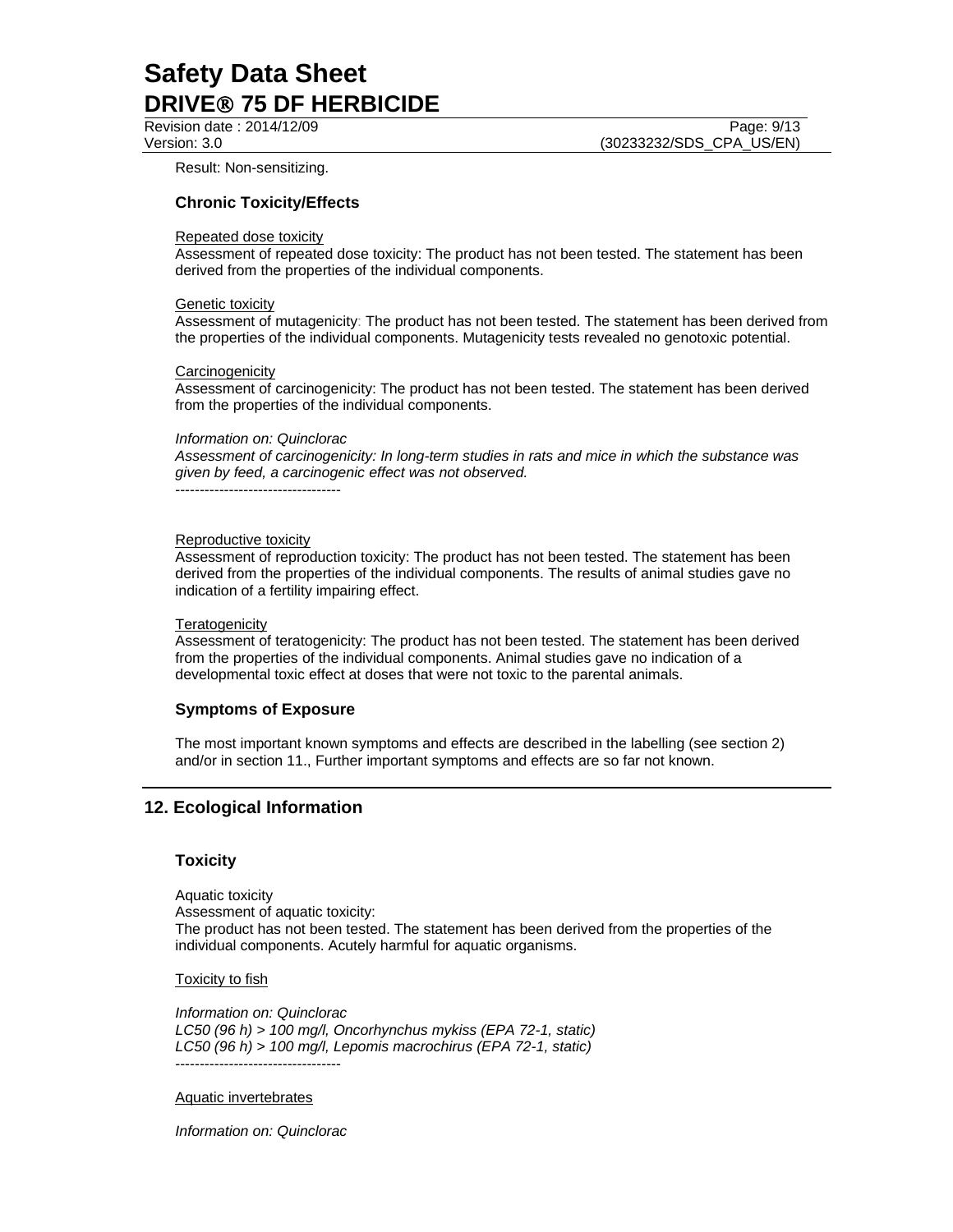Revision date : 2014/12/09 Page: 10/13

Version: 3.0 (30233232/SDS\_CPA\_US/EN)

*EC50 (48 h) > 100 mg/l, Daphnia magna (OECD Guideline 202, part 1, static)*  ----------------------------------

Aquatic plants

*Information on: Quinclorac EC50 (96 h) > 100 mg/l (biomass), Pseudokirchneriella subcapitata (OECD Guideline 201, static) EC50 (96 h) > 100 mg/l (growth rate), Anabaena flos-aquae (OECD Guideline 201)*  ----------------------------------

#### Chronic toxicity to fish

*Information on: quinclorac No observed effect concentration (38 d) 31 mg/l, Pimephales promelas*  ----------------------------------

#### Chronic toxicity to aquatic invertebrates

*Information on: quinclorac No observed effect concentration (21 d) 110 mg/l, Daphnia magna*  ----------------------------------

Assessment of terrestrial toxicity With high probability not acutely harmful to terrestrial organisms.

#### Other terrestrial non-mammals

*Information on: Quinclorac LC50, Anas platyrhynchos With high probability not acutely harmful to terrestrial organisms. LD50 > 100 ug/bee, Apis mellifera With high probability not acutely harmful to terrestrial organisms.*  ----------------------------------

# **Persistence and degradability**

#### Elimination information

Not readily biodegradable (by OECD criteria).

#### **Mobility in soil**

Assessment transport between environmental compartments The product has not been tested. The statement has been derived from the properties of the individual components.

#### *Information on: quinclorac*

*Following exposure to soil, the product trickles away and can - dependant on degradation - be transported to deeper soil areas with larger water loads.*

### **Additional information**

----------------------------------

Other ecotoxicological advice:

The ecological data given are those of the active ingredient. Do not release untreated into natural waters.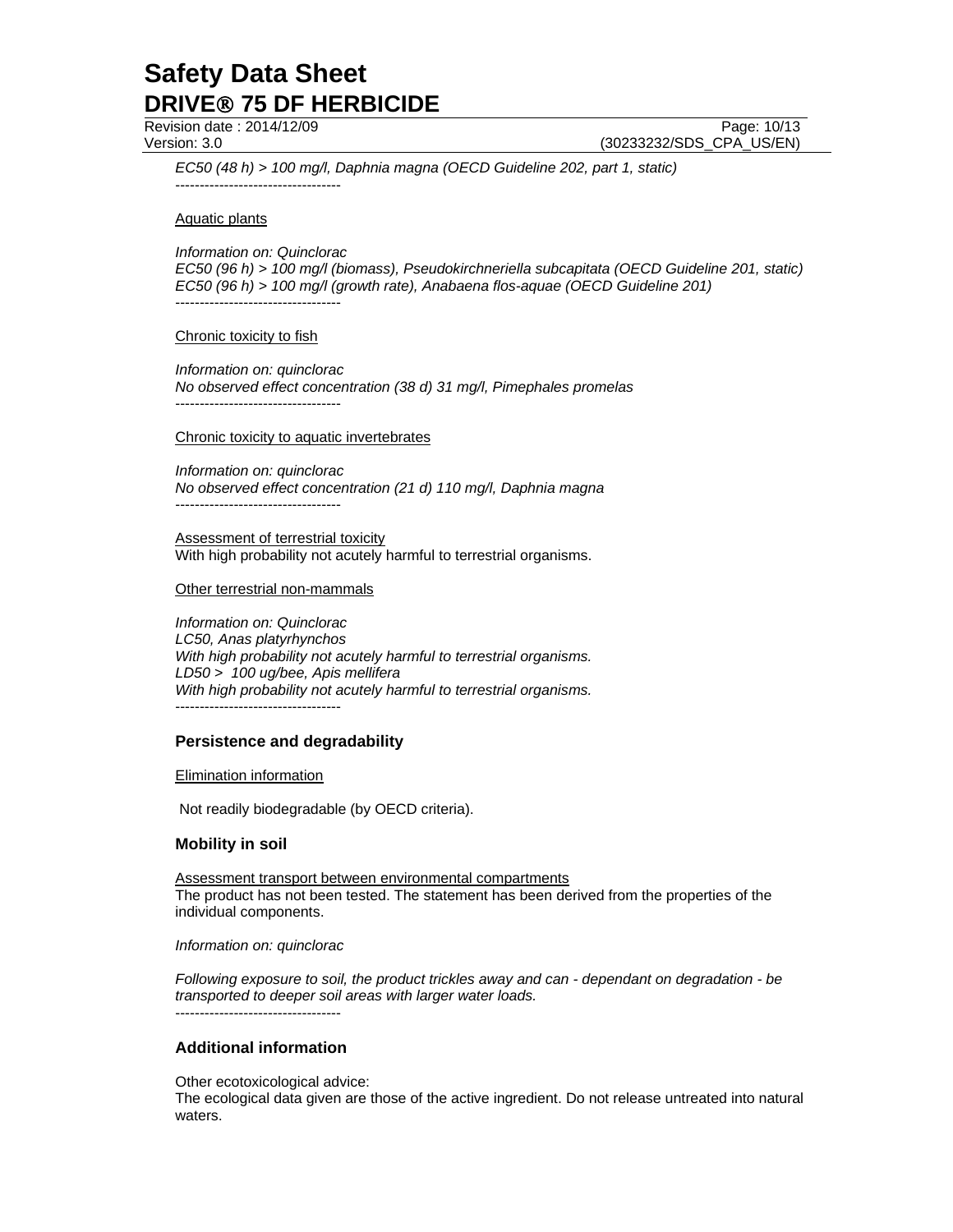Revision date : 2014/12/09 **Page: 11/13** 

Version: 3.0 (30233232/SDS\_CPA\_US/EN)

# **13. Disposal considerations**

#### **Waste disposal of substance:**

Pesticide wastes are regulated. Improper disposal of excess pesticide, spray mix or rinsate is a violation of federal law. If pesticide wastes cannot be disposed of according to label instructions, contact the State Pesticide or Environmental Control Agency or the Hazardous Waste representative at the nearest EPA Regional Office for guidance.

#### **Container disposal:**

Rinse thoroughly at least three times (triple rinse) in accordance with EPA recommendations. Consult state or local disposal authorities for approved alternative procedures such as container recycling. Recommend crushing, puncturing or other means to prevent unauthorized use of used containers.

#### **RCRA:**

This product is not regulated by RCRA.

# **14. Transport Information**

**Land transport**  USDOT

Not classified as a dangerous good under transport regulations

**Sea transport**  IMDG

Not classified as a dangerous good under transport regulations

**Air transport**  IATA/ICAO

Not classified as a dangerous good under transport regulations

# **15. Regulatory Information**

#### **Federal Regulations**

**Registration status:** 

Crop Protection TSCA, US released / exempt

Chemical TSCA, US blocked / not listed

**EPCRA 311/312 (Hazard categories):** Acute; Chronic

#### **State regulations**

| <b>State RTK</b> | <b>CAS Number</b> | <b>Chemical name</b> |
|------------------|-------------------|----------------------|
| MA, NJ, PA       | 14808-60-7        | crystalline silica   |
| MA, NJ, PA       | 13463-67-7        | Titanium dioxide     |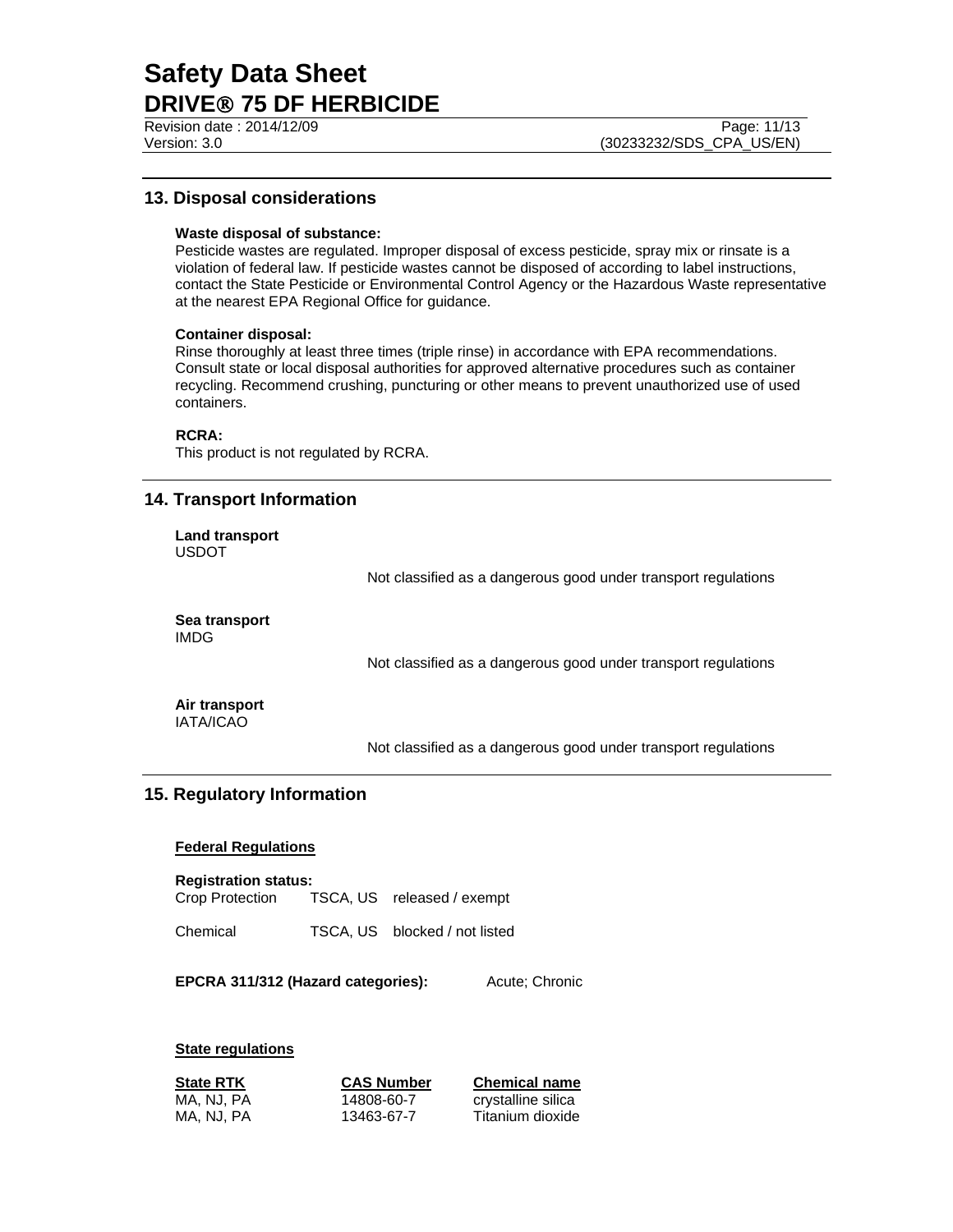Revision date : 2014/12/09 **Page: 12/13** Page: 12/13 Version: 3.0 (30233232/SDS\_CPA\_US/EN)

#### **CA Prop. 65:**

CA PROP 65: An assessment has determined that there is no significant risk present.

**HMIS III rating** Health:  $3\pi$  Flammability: 1 Physical hazard: 0

#### **Labeling requirements under FIFRA**

This chemical is a pesticide product registered by the Environmental Protection Agency and is subject to certain labeling requirements under federal pesticide law. These requirements differ from the classification criteria and hazard information required for safety data sheets, and workplace labels of non-pesticide chemicals. Following is the hazard information as required on the pesticide label.

CAUTION: HARMFUL IF INHALED. HARMFUL IF SWALLOWED. HARMFUL IF ABSORBED THROUGH SKIN. May cause moderate but temporary irritation to the eyes. Prolonged or repeated skin contact may cause sensitization or allergic reactions. KEEP OUT OF REACH OF CHILDREN. KEEP OUT OF REACH OF DOMESTIC ANIMALS. Avoid contact with the skin, eyes and clothing.

Avoid inhalation of dusts/mists/vapours.

# **16. Other Information**

#### **SDS Prepared by:**

BASF NA Product Regulations SDS Prepared on: 2014/12/09

We support worldwide Responsible Care® initiatives. We value the health and safety of our employees, customers, suppliers and neighbors, and the protection of the environment. Our commitment to Responsible Care is integral to conducting our business and operating our facilities in a safe and environmentally responsible fashion, supporting our customers and suppliers in ensuring the safe and environmentally sound handling of our products, and minimizing the impact of our operations on society and the environment during production, storage, transport, use and disposal of our products.

DRIVE® 75 DF HERBICIDE is a registered trademark of BASF Corporation or BASF SE IMPORTANT: WHILE THE DESCRIPTIONS, DESIGNS, DATA AND INFORMATION CONTAINED HEREIN ARE PRESENTED IN GOOD FAITH AND BELIEVED TO BE ACCURATE , IT IS PROVIDED FOR YOUR GUIDANCE ONLY. BECAUSE MANY FACTORS MAY AFFECT PROCESSING OR APPLICATION/USE, WE RECOMMEND THAT YOU MAKE TESTS TO DETERMINE THE SUITABILITY OF A PRODUCT FOR YOUR PARTICULAR PURPOSE PRIOR TO USE. NO WARRANTIES OF ANY KIND, EITHER EXPRESSED OR IMPLIED, INCLUDING WARRANTIES OF MERCHANTABILITY OR FITNESS FOR A PARTICULAR PURPOSE, ARE MADE REGARDING PRODUCTS DESCRIBED OR DESIGNS, DATA OR INFORMATION SET FORTH, OR THAT THE PRODUCTS, DESIGNS, DATA OR INFORMATION MAY BE USED WITHOUT INFRINGING THE INTELLECTUAL PROPERTY RIGHTS OF OTHERS. IN NO CASE SHALL THE DESCRIPTIONS, INFORMATION, DATA OR DESIGNS PROVIDED BE CONSIDERED A PART OF OUR TERMS AND CONDITIONS OF SALE. FURTHER, YOU EXPRESSLY UNDERSTAND AND AGREE THAT THE DESCRIPTIONS, DESIGNS, DATA, AND INFORMATION